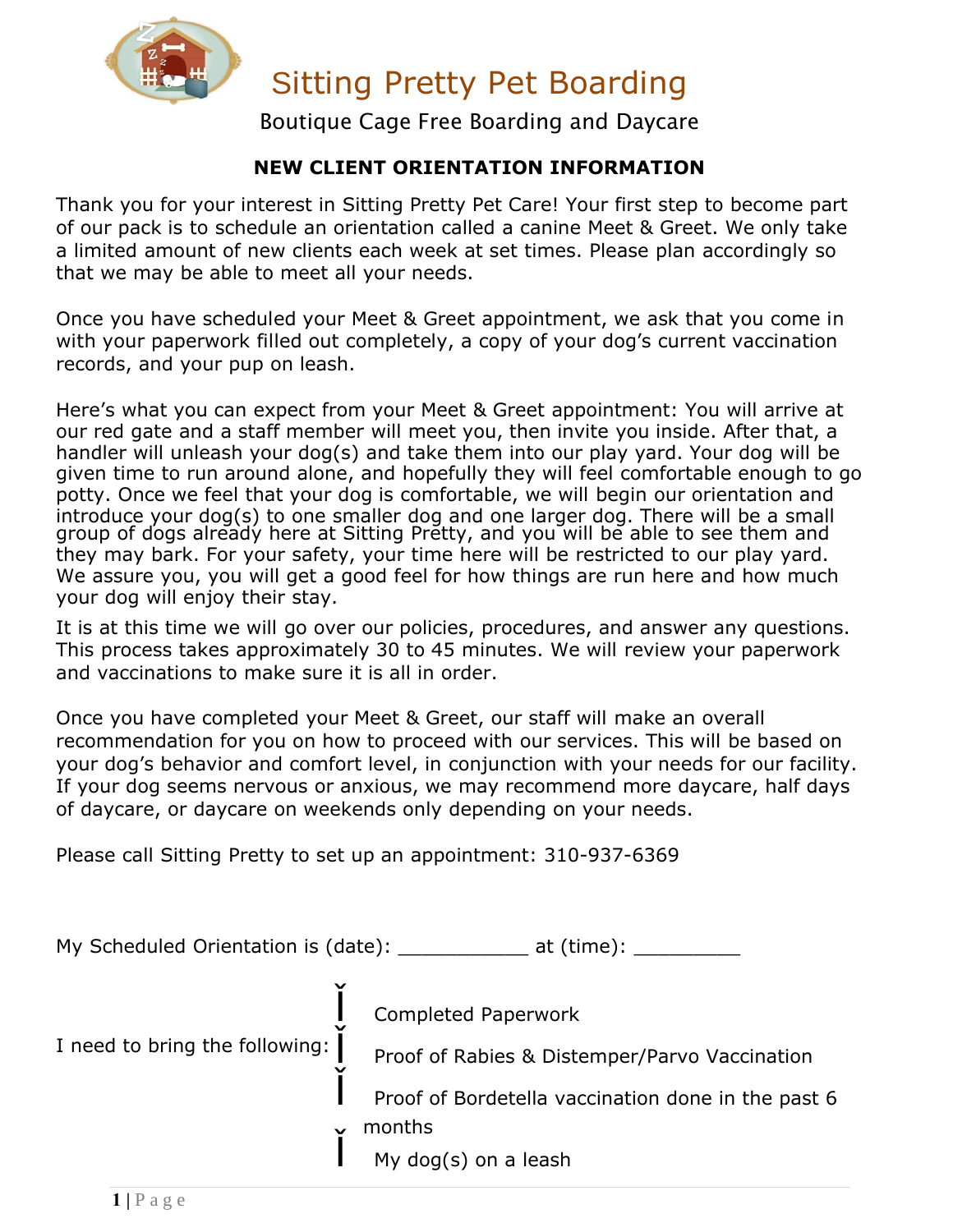

Boutique Cage Free Boarding and Daycare

## **OWNER INFORMATION**

Name of Owner(s):

| Current address:    |         |             |
|---------------------|---------|-------------|
| $ $ City:           | State:  | ZIP Code:   |
| Driver's License #: | State:  | Expiration: |
| Current employer:   |         |             |
| Phone:              | E-mail: |             |

| ' Home <sub>1</sub><br>Phone: | $^{\circ}$ Cell . | ⊶ ⊢-mail:<br>ннан. |
|-------------------------------|-------------------|--------------------|
| Phone:                        | $\cap$ all        | יייפר ח−           |
| Home                          | uu J              | . 1911             |

Spouse/Alternative Owner Information

| Name:       |             |         |
|-------------|-------------|---------|
| Cell Phone: | Work Phone: | E-mail. |

#### **EMERGENCY CONTACT**

As your dog care provider, our goal is to take excellent care of your dog and provide peace of mind to you, the owner. Some parents prefer to have a worry free vacation and not be bothered, while others would like to be called for any reason. While your dog is overnight boarding with us, please indicate which best describes you:

Always call me  $1^{st}$ , no matter how minor the issue. I do not mind having my holiday disturbed.

Please call my Emergency contact  $1<sup>st</sup>$ , I prefer not to be bothered unless it's a true emergency.

\* You will be asked to provide an emergency contact number each time your dog boards with us. Please make sure you let that person know.

| Name of a relative not residing with you: |        |           |  |  |
|-------------------------------------------|--------|-----------|--|--|
| Address:                                  |        | Phone:    |  |  |
| City:                                     | State: | ZIP Code: |  |  |
| Relationship:                             |        |           |  |  |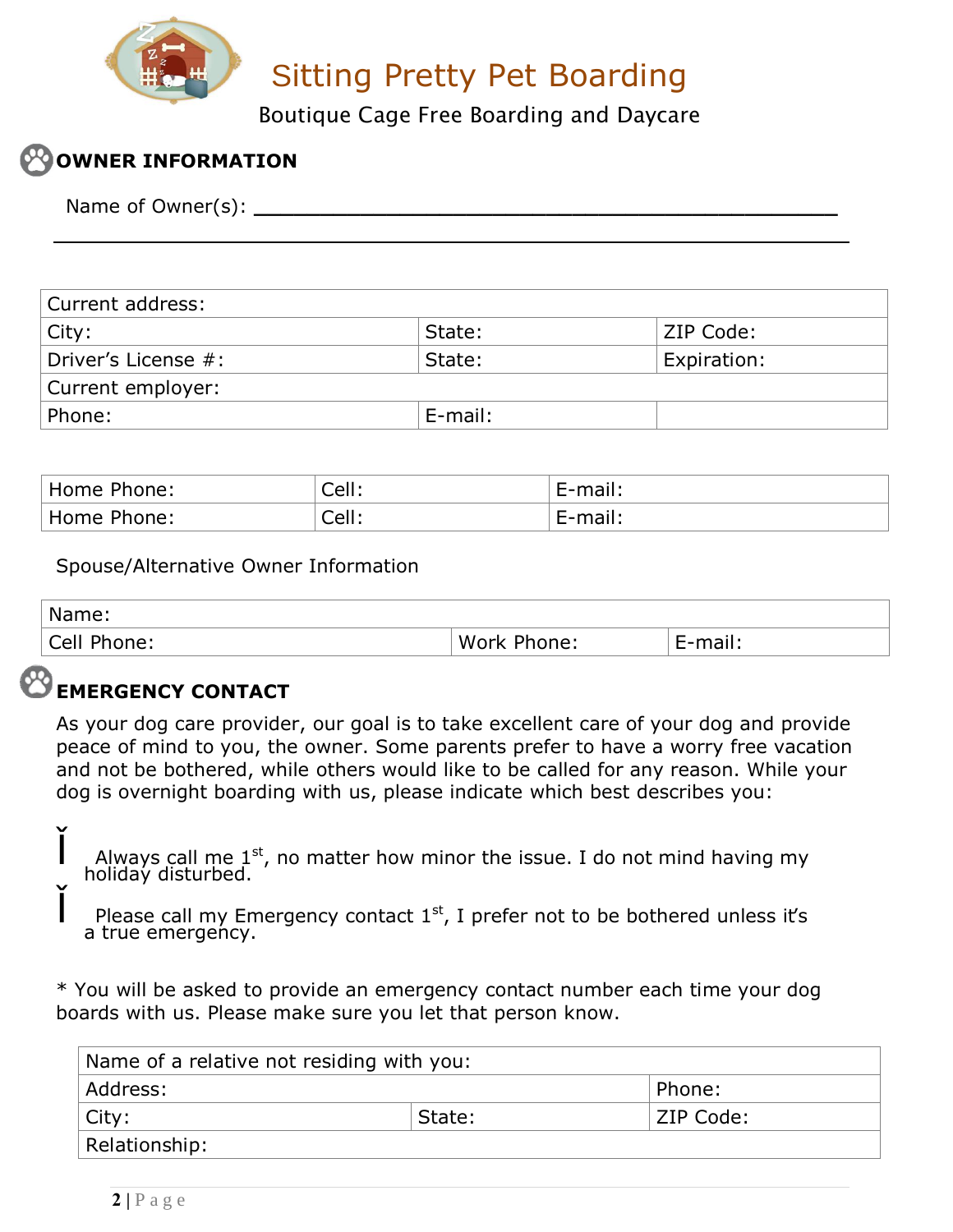

Boutique Cage Free Boarding and Daycare

### **POPET INFORMATION**

| Pet Name/Nickname:                                                   |                         |              |                         |
|----------------------------------------------------------------------|-------------------------|--------------|-------------------------|
| Where did you aquire your pet?:                                      |                         |              |                         |
| Breed:                                                               | Age:                    |              | Birthday:               |
| Sex:                                                                 | Spayed/Neutered?:       |              | Owned how long?:        |
| Coloring/Markings:                                                   |                         |              |                         |
| Has your pet(s) had any previous owners?                             |                         |              |                         |
| Medications and/or Supplements:                                      | Reason for taking meds: |              |                         |
|                                                                      |                         |              |                         |
|                                                                      |                         |              |                         |
|                                                                      |                         |              |                         |
|                                                                      |                         |              |                         |
|                                                                      |                         |              |                         |
| Does your dog suffer from/or have a history of any of the following: |                         |              |                         |
| Health Alerts: Check all those that apply                            |                         |              |                         |
|                                                                      |                         |              |                         |
|                                                                      |                         |              |                         |
| <b>Diabetes</b>                                                      |                         |              | Luxating Patella        |
| Neurological and/or Spinal Issues                                    |                         | <b>Blind</b> |                         |
| Seizures/ Epileptic                                                  |                         | Deaf         |                         |
| <b>Heart Disease</b>                                                 |                         |              | Skin Allergies          |
| Collapsed Trachea                                                    |                         |              | Prone to ear infections |
| <b>Heart Condition</b>                                               |                         |              | Prone to hotspots       |
| <b>Thyroid Disorder</b>                                              |                         |              | Senior                  |
| Arthritic                                                            |                         |              | Anxiety                 |
| Laryngeal Paralysis                                                  |                         |              | Colitis/Diarrhea        |
| Medical Issues, Surgery (Other than spay/neuter):                    |                         |              |                         |
|                                                                      |                         |              |                         |
|                                                                      |                         |              |                         |
| Hip Dysplasia and/or joint concern?                                  |                         |              |                         |
|                                                                      |                         |              |                         |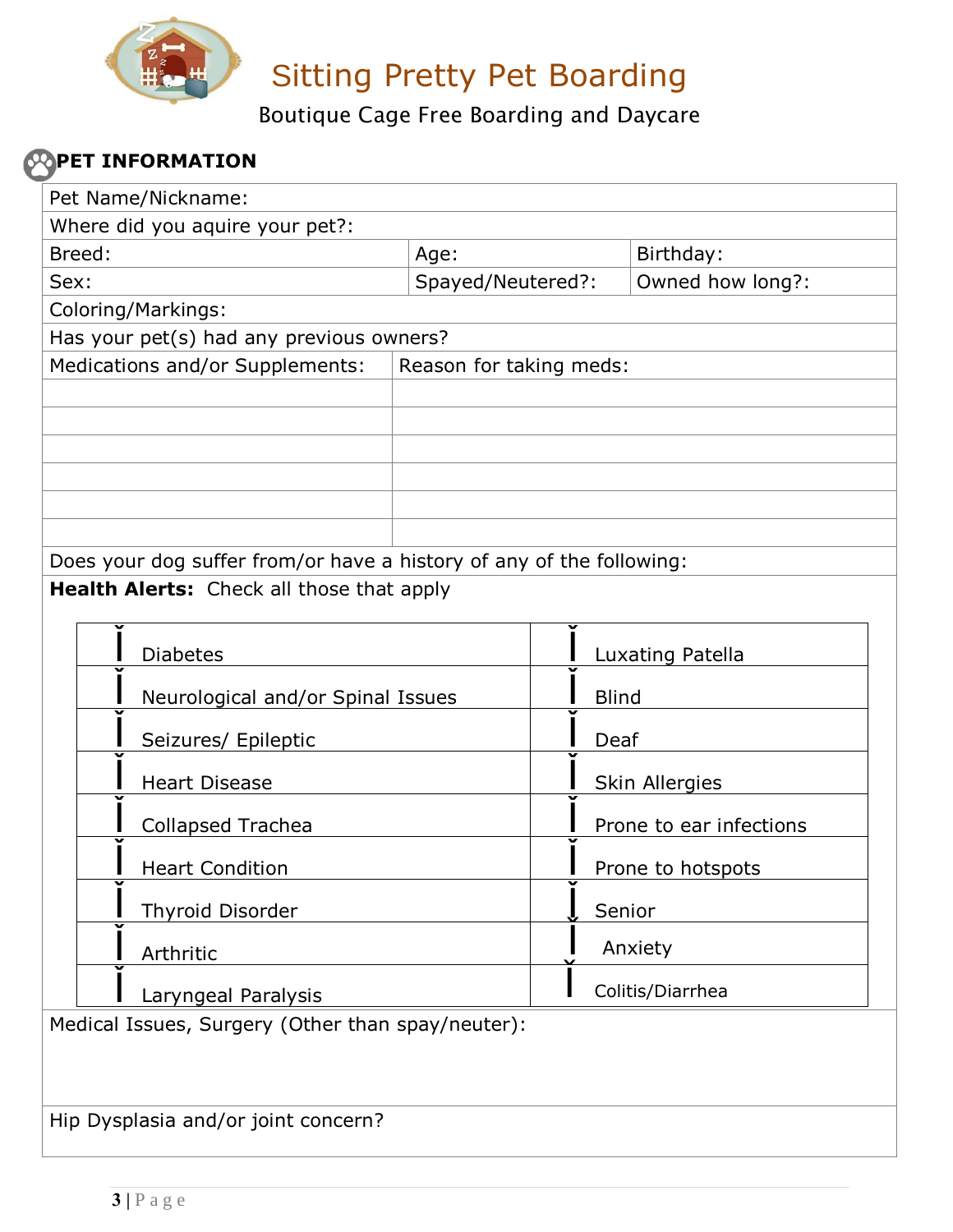

Boutique Cage Free Boarding and Daycare

| If yes, what limitations need to be placed on your dog's activities/movements? |                    |  |
|--------------------------------------------------------------------------------|--------------------|--|
| Any allergies?                                                                 |                    |  |
| Sensitive to grooming?                                                         |                    |  |
| Any special needs?                                                             |                    |  |
| Current flea product:                                                          | Date last applied: |  |

| In the last 14 days has your dog | Vomiting | Diarrhea | Coughing   |  |
|----------------------------------|----------|----------|------------|--|
| had:                             |          |          |            |  |
| Do we have your permission to    |          |          |            |  |
| administer:                      | Pepcid   | Benadryl | Ascription |  |

| Veterinarian:                                                                                                                          |        | For how long?: |  |
|----------------------------------------------------------------------------------------------------------------------------------------|--------|----------------|--|
| Address:                                                                                                                               |        | Phone:         |  |
| E-mail:<br>Name of doctor:                                                                                                             |        | Fax:           |  |
| City:                                                                                                                                  | State: | ZIP Code:      |  |
| If unable to reach your Veterinarian, does Sitting Pretty<br>have permission to use its Veterinarian or Emergency Clinic of<br>choice? |        | ð YES<br>ð NO  |  |

Additional Comments/are there any other health issues we should know about?

 $\_$  , and the set of the set of the set of the set of the set of the set of the set of the set of the set of the set of the set of the set of the set of the set of the set of the set of the set of the set of the set of th

 $\_$  , and the set of the set of the set of the set of the set of the set of the set of the set of the set of the set of the set of the set of the set of the set of the set of the set of the set of the set of the set of th

 $\_$  , and the set of the set of the set of the set of the set of the set of the set of the set of the set of the set of the set of the set of the set of the set of the set of the set of the set of the set of the set of th

 $\_$  , and the set of the set of the set of the set of the set of the set of the set of the set of the set of the set of the set of the set of the set of the set of the set of the set of the set of the set of the set of th

 $\_$  , and the set of the set of the set of the set of the set of the set of the set of the set of the set of the set of the set of the set of the set of the set of the set of the set of the set of the set of the set of th

\_\_\_\_\_\_\_\_\_\_\_\_\_\_\_\_\_\_\_\_\_\_\_\_\_\_\_\_\_\_\_\_\_\_\_\_\_\_\_\_\_\_\_\_\_\_\_\_\_\_\_\_\_\_\_\_\_\_\_\_\_\_\_\_\_\_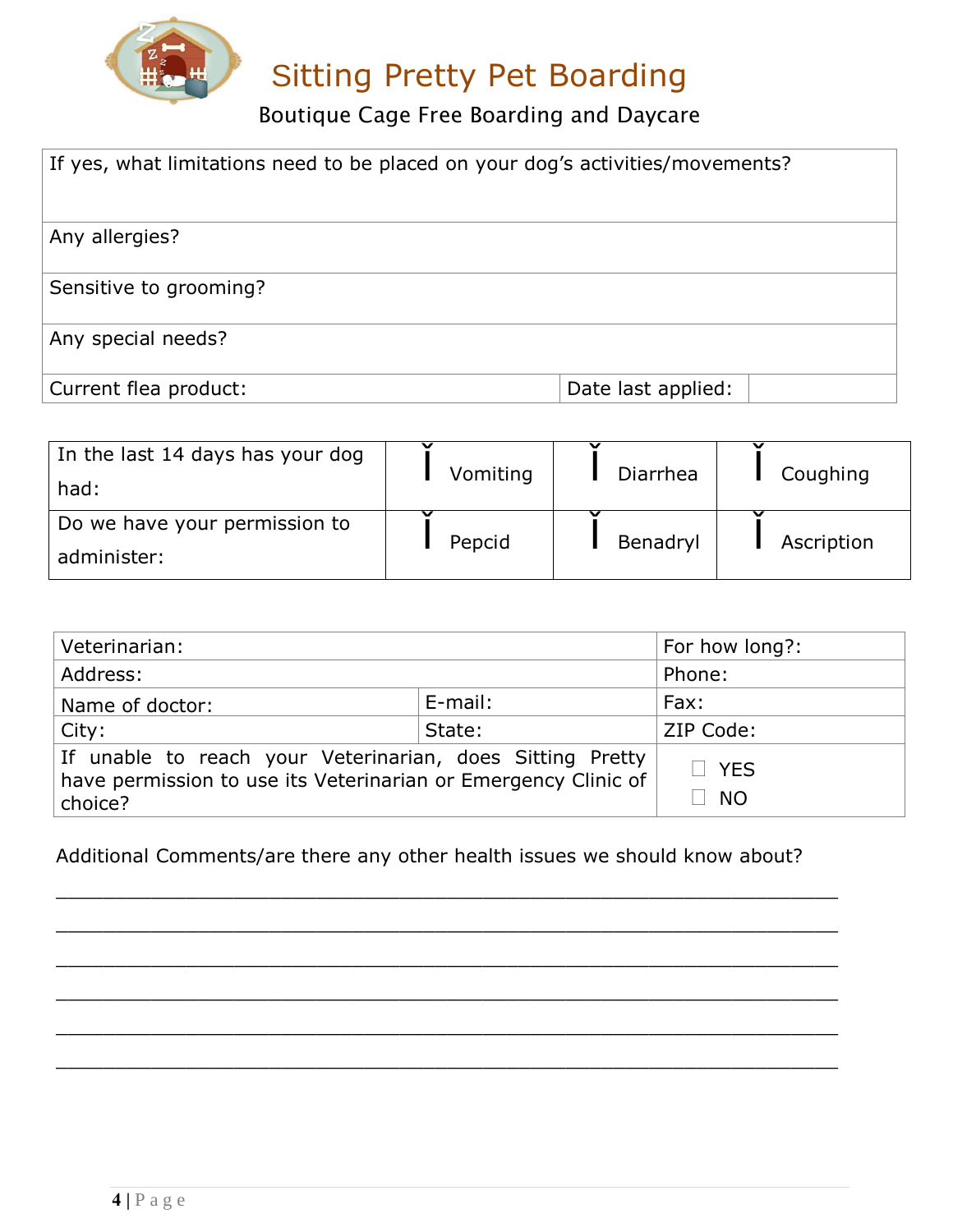

Boutique Cage Free Boarding and Daycare

## **FEEDING**

|                                                                                     |  |  | Do you serve wet/semi-soft? |          |  |
|-------------------------------------------------------------------------------------|--|--|-----------------------------|----------|--|
| Brand of food used:                                                                 |  |  | Yes                         |          |  |
|                                                                                     |  |  | No.                         |          |  |
| How much:                                                                           |  |  |                             |          |  |
| What time do you feed AM?<br>What time do you feed PM?                              |  |  |                             | Mid-day? |  |
| Food Allergies:                                                                     |  |  |                             |          |  |
| Are treats allowed?                                                                 |  |  |                             |          |  |
| Can we give your dog treats to help them assimilate at the<br>Yes<br>Daycare?<br>No |  |  |                             |          |  |

If your dog is not eating, is it okay to add the following things to their meal:

| Wet food       | Cheese         |
|----------------|----------------|
| Canned chicken | Cottage cheese |
| Chicken broth  | Pumpkin        |
| Rice           | Fiber          |
| Treats*        | Green beans    |

*\*There may be a fee added if we need to purchase these items.*

Additional comments/are there any other dietary habits we should know about?

**\_\_\_\_\_\_\_\_\_\_\_\_\_\_\_\_\_\_\_\_\_\_\_\_\_\_\_\_\_\_\_\_\_\_\_\_\_\_\_\_\_\_\_\_\_\_\_\_\_\_\_\_\_\_\_\_\_\_\_\_\_\_\_\_\_\_\_**

**\_\_\_\_\_\_\_\_\_\_\_\_\_\_\_\_\_\_\_\_\_\_\_\_\_\_\_\_\_\_\_\_\_\_\_\_\_\_\_\_\_\_\_\_\_\_\_\_\_\_\_\_\_\_\_\_\_\_\_\_\_\_\_\_\_\_\_ \_\_\_\_\_\_\_\_\_\_\_\_\_\_\_\_\_\_\_\_\_\_\_\_\_\_\_\_\_\_\_\_\_\_\_\_\_\_\_\_\_\_\_\_\_\_\_\_\_\_\_\_\_\_\_\_\_\_\_\_\_\_\_\_\_\_\_ \_\_\_\_\_\_\_\_\_\_\_\_\_\_\_\_\_\_\_\_\_\_\_\_\_\_\_\_\_\_\_\_\_\_\_\_\_\_\_\_\_\_\_\_\_\_\_\_\_\_\_\_\_\_\_\_\_\_\_\_\_\_\_\_\_\_\_**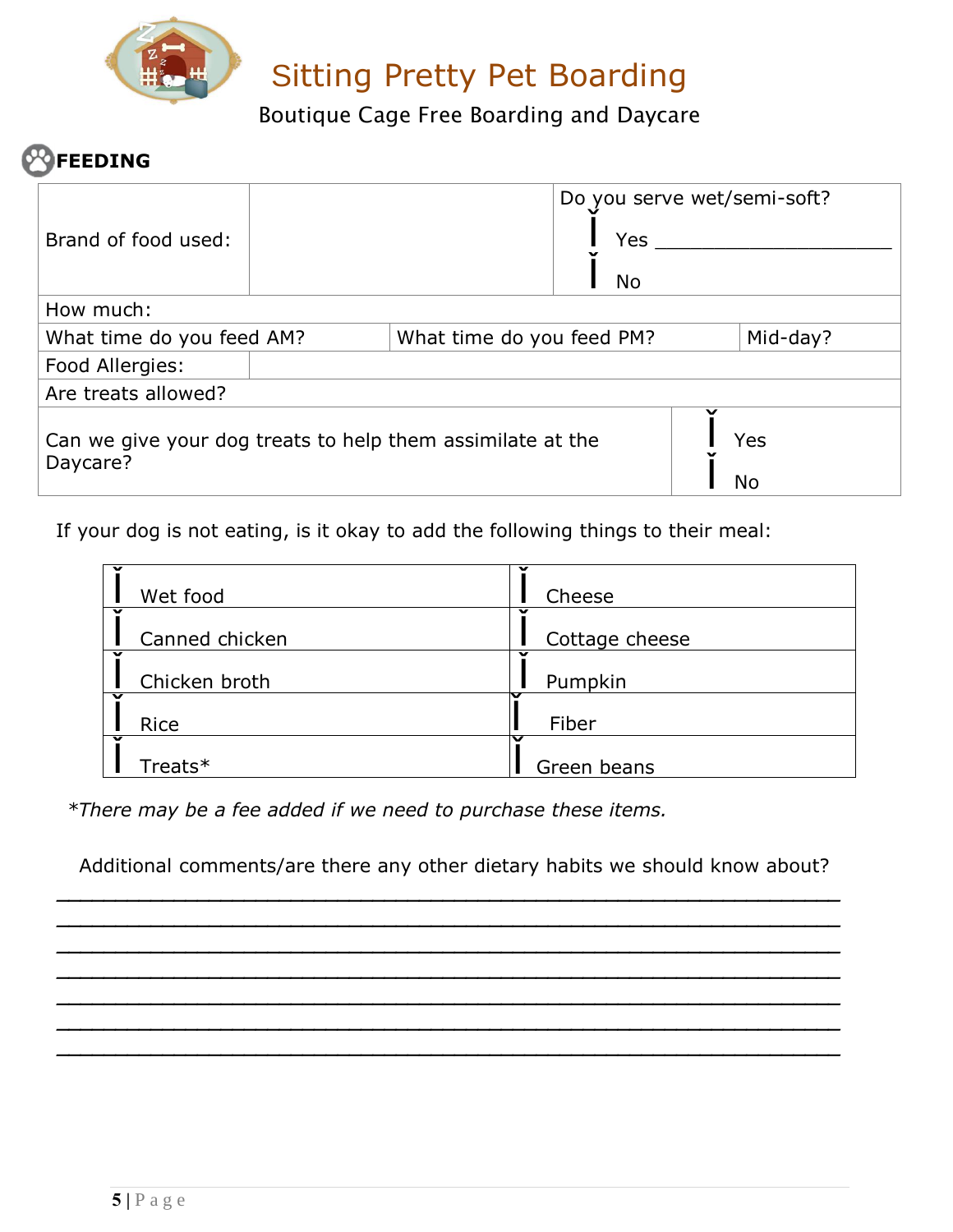

Boutique Cage Free Boarding and Daycare

# **BEHAVIOR**

|    | Please mark yes or no for the following:                           | YES | <b>NO</b> |
|----|--------------------------------------------------------------------|-----|-----------|
| 1  | Has your dog ever bitten or gone after a small animal/dog/puppy?   |     |           |
| 2  | Has your dog ever been in a fight?                                 |     |           |
| 3  | Does your dog react aggressively to certain breeds of dogs?        |     |           |
| 4  | Has your dog ever bitten a person?                                 |     |           |
| 5  | Any aggression with people and/or dogs?                            |     |           |
| 6  | Does your dog likes to play with other dogs?                       |     |           |
| 7  | Does your dog have any sensitive areas on his/her body?            |     |           |
| 8  | Is your dog sensitive to being handled by their collar?            |     |           |
| 9  | Does your dog have any problems sharing toys and/or food?          |     |           |
| 10 | Can your dog jump or climb fences?                                 |     |           |
| 11 | Does anything/anyone automatically trigger fear in your dog?       |     |           |
| 12 | Is your dog frightened by any loud noises?                         |     |           |
| 13 | Does your dog bark often at home?                                  |     |           |
| 14 | Have you ever had complaints about your dog barking?               |     |           |
| 15 | Is your dog an excessive barker?                                   |     |           |
| 16 | Does your dog growl often or make noises that sound like a growl?  |     |           |
| 17 | Any type of people or dogs that instantly trigger fear/aggression? |     |           |
| 18 | Have you used a shock or vibration collar for training?            |     |           |
| 19 | Is your dog toy aggressive?                                        |     |           |
| 20 | Is your dog a digger?                                              |     |           |
| 21 | Is your dog a chewer?                                              |     |           |
| 22 | Does your dog need some work with housebreaking?                   |     |           |
| 23 | Is your dog is allowed on furniture?                               |     |           |
| 24 | Does your dog sleep in your bed?                                   |     |           |
| 25 | Is your dog crate trained?                                         |     |           |
| 26 | Should your dog be kept away from anything in particular?          |     |           |
| 27 | Do you take your dog to the dog park/beach?                        |     |           |
|    |                                                                    |     |           |